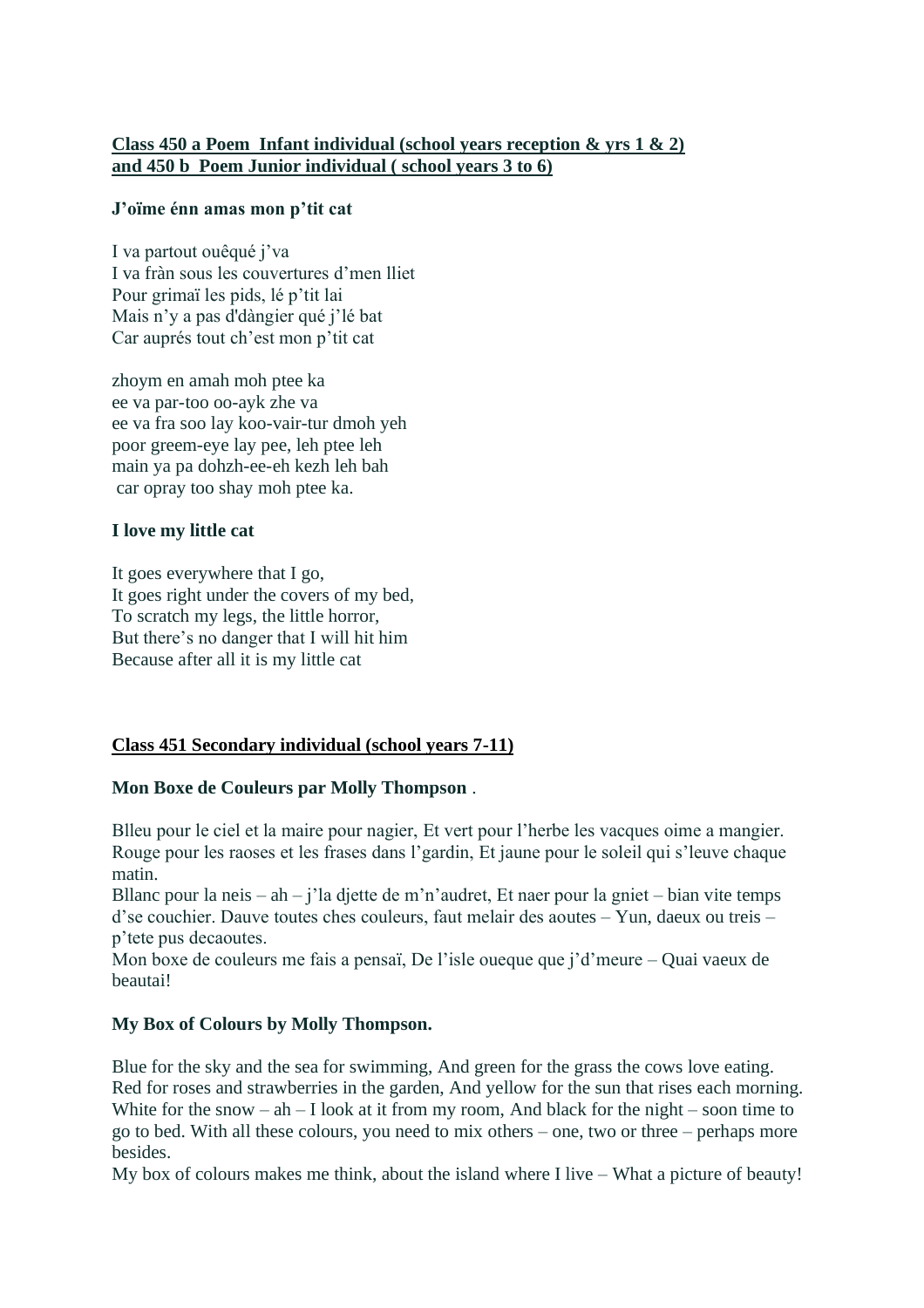### **Class 454 Group speaking (3 or more) reception and school years 1-6**

#### **Mon P'tit Ch'va par Renée Jehan .**

Au galop, au galop, mon p'tit ch'va, Pour allai a Tortéva Au galop, au galop, comme chena, Y va raide avaoue l'ava. Trottinant, trottinant, mon p'tit ch'va, Nous s'appeurche de Tortéva, Trottinant, trottinant, tchoeur qui bat, Laongue des banques, s'ra tou a plliat. A la marche, a la marche, mon p'tit ch'va, Nous arrive a Tortéva. A la marche, a la marche, hors d'etat, Doucement, doucement, nous y v'la.

### **My Little Horse by Renee Jehan .**

Gallop, gallop, my little horse, To go to Torteval, Gallop, gallop just like that, It goes very fast downhill. Trotting, trotting, my little horse, We're getting close to Torteval, Trotting, trotting with beating heart, Along the beaches it will be flat. Walking, walking my little horse We have arrived at Torteval, Walking, walking worn out, Gently, gently we have arrived.

### **Class 455 Group speaking (3 or more) School years 7-11**

### **Chique faut faire Ogniet? par Molly Thompson.**

Chique faut faire ogniet? (twice) I plleut a vaerse, temps pour piraettes, J'sais chique faut faire ogniet, Aen jour pour restair en d'dans, Nous a bien des gaumes nous peut jouair Ou p'tete nous peut faire d'la gache pour not thee Et pis y'a

aen film a gardair.

Chique faut faire ogniet ? (twice) I tchei d'la neis, v'naiz daonc la veis,

J'sais chique faut faire ogniet. Mettai tous vos hardes epaesses Vos gants, vot chape et vos bottes. Nous prendra not troine au haut de l'amaont. Nous era aen magnifique temps.

### **Tchik foh fair onyeh par Molly Thompson.**

Tchik foh fair onyeh? Tchik foh fair onyeh? Ee pyuh a varss toh poo peer-at,

Sh sye tchik foh fair onyeh A zhoor poor rest-eye oh d doh,

Nooz a bee-oh day gohm noo puh zhoo-eye Oo ptayt noo puh fair dla gah-sh poor not tay Eh pee ya a film ar gard-eye.

Tchik foh fair onyeh? Tchik foh fair onyeh? Eee cheh dla nay v-nye dang la vay,

Sh s-sye tchik foh fair onyeh, Meh-tye too voh hard ehpahss Voh gah vot shapeh ay voh bot, Noo prohd-ra not troyn oh how dlamang Nooz ehra a mohn-ee-feek toh .

### **What shall we do today? by Molly Thompson.**

What shall we do today? (twice) It's raining heavily, weather for ducks,

I know what to do today A day to stay inside,

We have plenty games we can play Or maybe we can make a cake for our tea as well there is a film to watch.

What shall we do today? (twice) It's snowing, come and see it.

I know what to do today. Put on your thick clothes, Your gloves, your hat and your boots.

We'll take our sledge up the hill We'll have a wonderful time.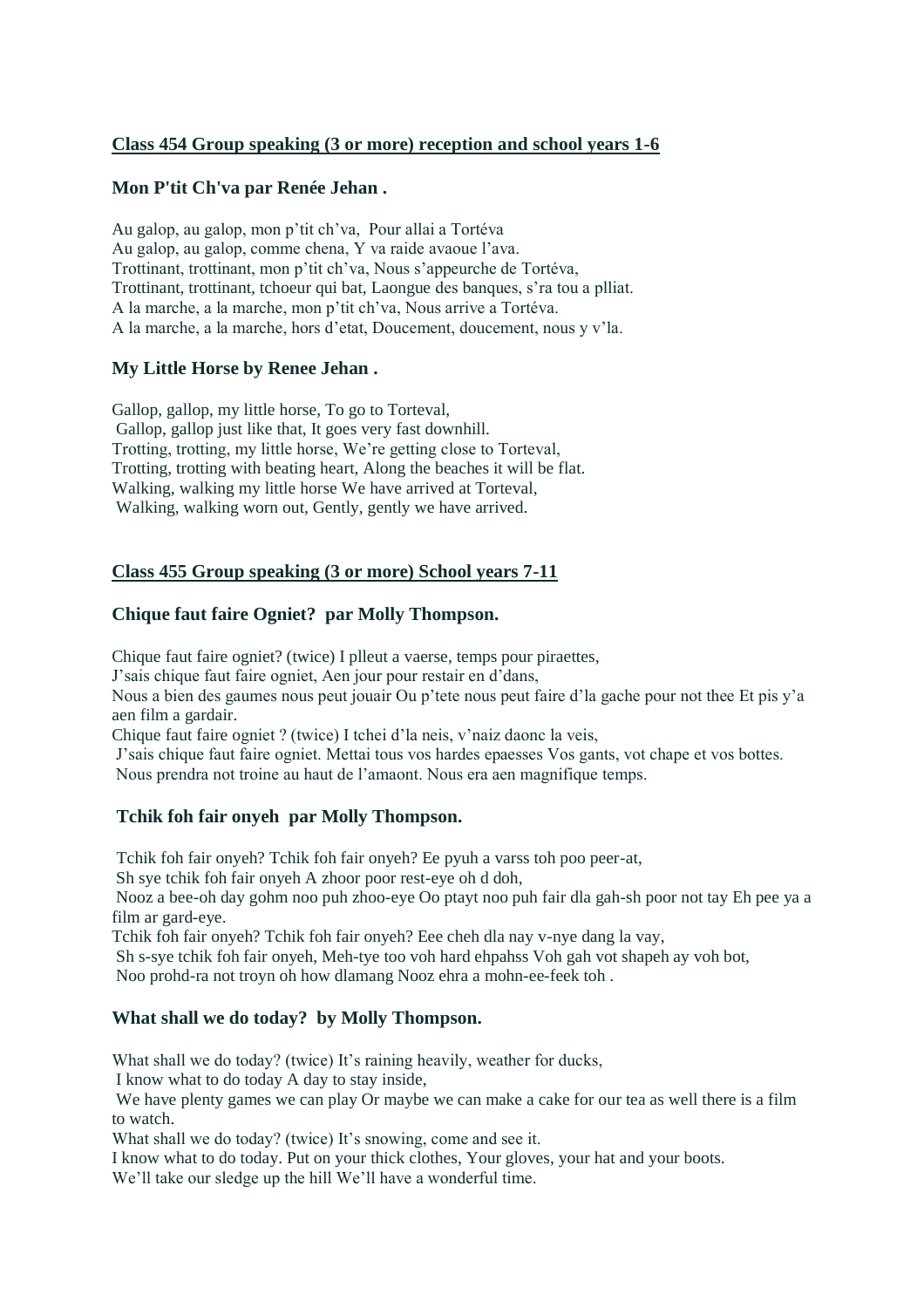### **Class 457 Poem Individual beginners – 16yrs and over**

#### **Les papilliaons par Renée Jehan**

Les papilliaons voltige dans mon gardin Sàn souan, sàns souci, pour lé lendemôin matin Couleur dé biànc, couleur dé breun, et parfeis aen bllyu Y dànsent et jouent en remerciànt lé Bouan Dyu.

Y's étendent su énne fieille où su aen brin d'herbe Et visite la pensée et l's oeilliets superbes Ils abeurvent la chaleur dé juillet et d'août Après lé départ du turbé et du coucou .

Aïle délicate, patrounaï chaque à sa sorte Y frissaöne ichin et là, et par dessus la porte Mourtàns la jouais d'vivre à tous les passànts Enne leçaon au tchoeur pour tout l'genre humain .

### **The Butterflies by Renée Jehan.**

The butterflies flutter in my garden Without worry or care for tomorrow morning Coloured in white, coloured in brown & sometimes a blue They dance and play whilst thanking the good Lord.

They stretch on a leaf or on a blade of grass. And visit the pansy & carnation superb They drink in the heat of July & August After the wryneck & cuckoo have gone.

Delicate wings, each patterned in its way They flit here  $&$  there  $&$  over the gate Showing their joy of living to all passersby A heart felt lesson for all of human kind.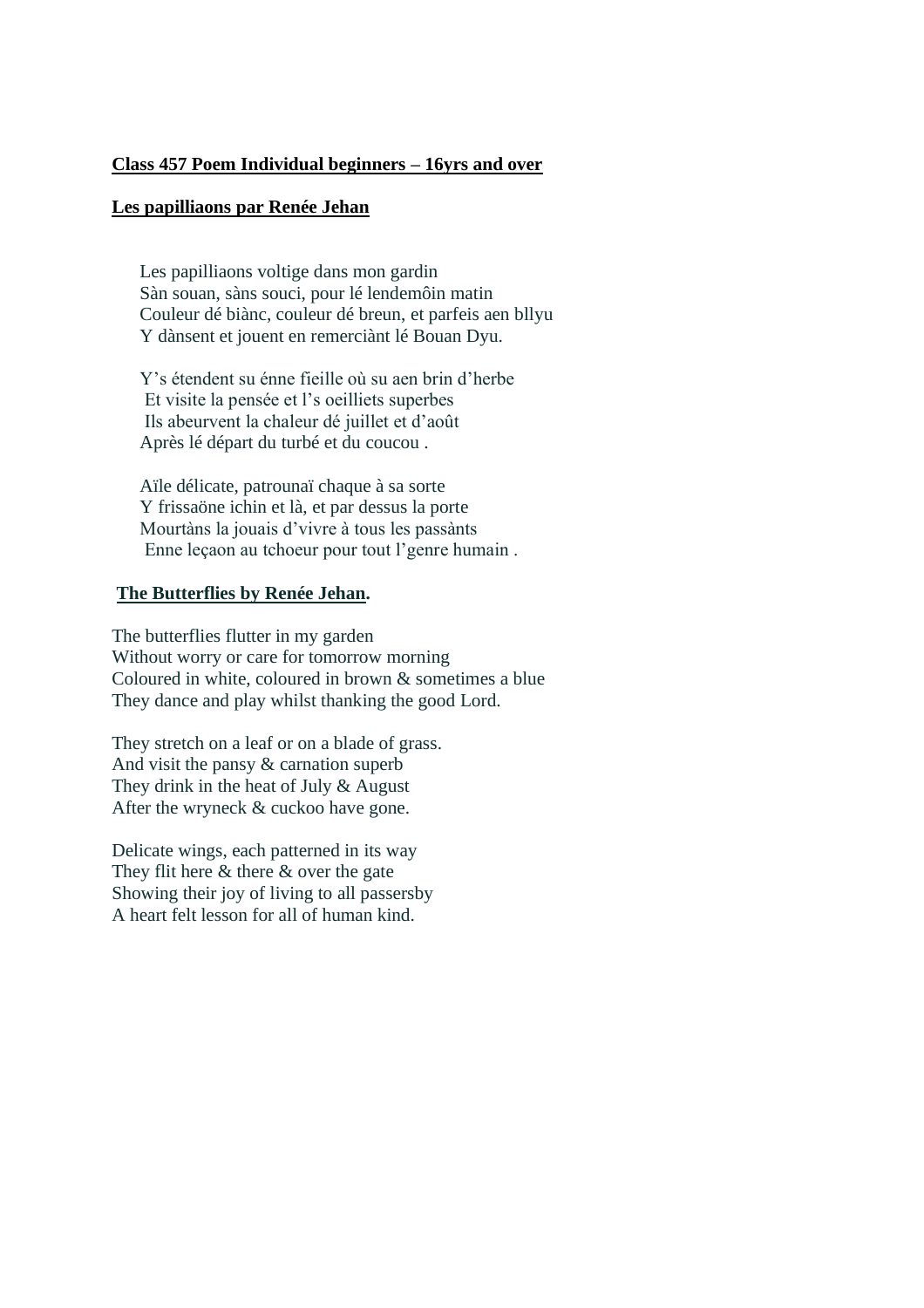**Class 469** Centenary Trophy Class - Individual - Open

# **L'ASSEMBLLAIE DE PARESSE**

Par Dr. James Tupper

Un matin coum j'etais au Marchi dans le skweeze, J'ouï la klliôque, qui sounait coum si ch'tait pour l'Eglise; J'en d'mandit la raison à une femme qui passait, "Ah ! mafaï," me dit alle, "ch'est pour pu que j' n'en sait." Aussitôt j'rencontri un Moussìeu d' Guernezi, Qui kwarrait coum si l'Gyable ètai souventre li. "Mais pourqu'est che donc?" j'li démande. "Pourqu'est che donc tant d' tripo? "Nous dirait qu' ch'est l'allarme, et k' l'enmi est ilo" I' s'arrête un p'tit brin, pour reprendre s'en halaine, Et mettant ses daeux mains d' chaque côtaï d'sa bedaîne; " J'allais scie vous," m'dit-il, " et j'y-allais pour vou keure; " Une Assembllaie d' Pâresse s'en va s'faire toute à l'heure. " Ch'est pour affaire d'état, et n'faut pas y manquair, " Jusqu'es vieilles femmes s'en mêlent, et nous en pâle au fouar."

J'm'en fu donc à l'Eglise vais chu qui s'y passait, Et j'y vìs bièn des gens qu'etaiént là en mouaché Il y avait la Douzaìne et les grands Counétablles; Des Justiciers ossin, et kìk autres notablles. I's'àgissait d'abattre une route de vieilles maisons, Pour élargir la rue à l'endrait, où il sont.

Des langues a tchifourné qu'aïme à s'ouir berdànguair, Disaient un tas d'niollin coum autànt d'ânesbegars ; Mais il y avait kìkz-uns quì pâlait assaï bien Et l'avìs qu'I donnaìent est d'accord auve le mien :-- Pour ki donc démolir tant d'maìsons en enkair ? Où les pêres de nos grandpères magaient leur soupe de lard, Où toutes les vieilles bouannes gens, d'leux f'nêtre de galtas, De chaque côtai d'la rue, sans le moìndre embarras, S'entre dounaient la main – mais che'n'ést pas d'même acht-heure, Chu temps là est passaï, et le cœur sensible en pllièure, Ah paure Rue d'la Fontaine ! j'en sie toute en colère. Adì tous tes rakouâins ! Adì ta varvakère ! Adì tes bieaux parfums, qui regâlerent les passans ! J'n' les oubllierai jamais, quand je vivrais mes chent ans ! Et j'abuserai les gens qui t'éront démolie, En souhaitant leux goule bìen stouffaie de bouallie.